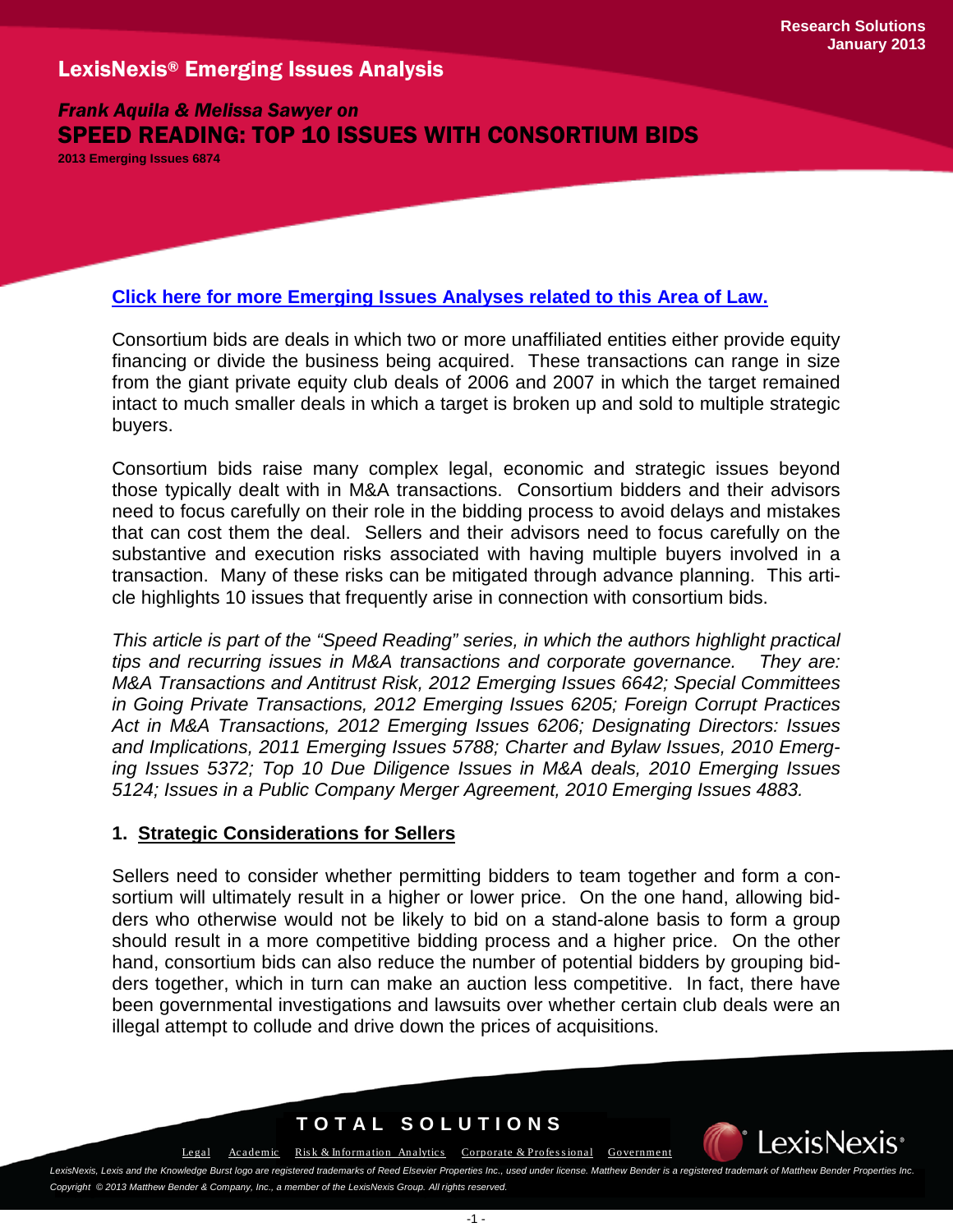#### *Frank Aquila & Melissa Sawyer on*  SPEED READING: TOP 10 ISSUES WITH CONSORTIUM BIDS

Most sellers opt to prohibit "teaming" (also known as "cross-talk") as part of their standard form of confidentiality agreement, such that potential bidders must obtain the seller's permission before they can form a consortium. This gives the seller some time to evaluate the identities of the prospective consortium members to determine if they would otherwise have the financing capacity and/or investment mandate to do the deal on their own. Since most of the information likely to be relevant to this analysis is non-public, there is no substitute for good advice from a well-informed financial advisor familiar with the various bidders that may participate in the target's strategic process. Relevant factors may include the following: the extent to which the bidder historically has taken majority (as opposed to minority) stakes in investments; the bidder's existing exposure to the seller's industry; and the extent of the bidder's undrawn capital commitments or fund-raising efforts (in the case of a private equity bidder) or its balance sheet (in the case of a strategic bidder).

In deciding whether to permit "teaming" in leveraged transactions (depending on the state of the market), the seller needs to be armed with information about the percentage of equity banks will require the buyer to contribute in the deal (versus the amount of debt financing, including equity bridges, available). This information will allow the seller to assess which bidders have the funding to write the equity check on a stand-alone basis, versus which bidders are likely to need to team up with others. A good financial advisor may even proactively make recommendations about how the seller can promote teaming among unrelated bidders to address potential regulatory issues, financing gaps, operational needs and tax-structuring plans. Even if the seller is inclined to permit "teaming" in such a deal, however, the seller may want to impose restrictions on the bidders' ability to tie up debt-financing providers with formal or informal "exclusivity" commitments. The fear is that the consortium will monopolize commercial banking institutions and prevent other bidders from accessing debt financing.

Sellers also need to consider whether they will allow "losing" or "withdrawing" bidders to join a consortium with the winning bidder. Conveying a willingness to permit this up front may discourage bidders from putting their best foot forward in an auction process. A separate but related question is: Having allowed bidders to form a consortium, will the seller allow any of those bidders to then syndicate its equity commitment to third parties? Some private equity buyers like the ability to syndicate equity commitments to favored wealthy individual investors, management teams and limited partners. In principle, sellers should be indifferent to letting buyers grant syndication rights provided all of the original members of the consortium remain "on the hook" for their full equity

# **TOTAL SOLUTIONS**

Legal Academic Risk & Information Analytics Corporate & Professional [Government](http://www.lexisnexis.com/gov/)

exisNe: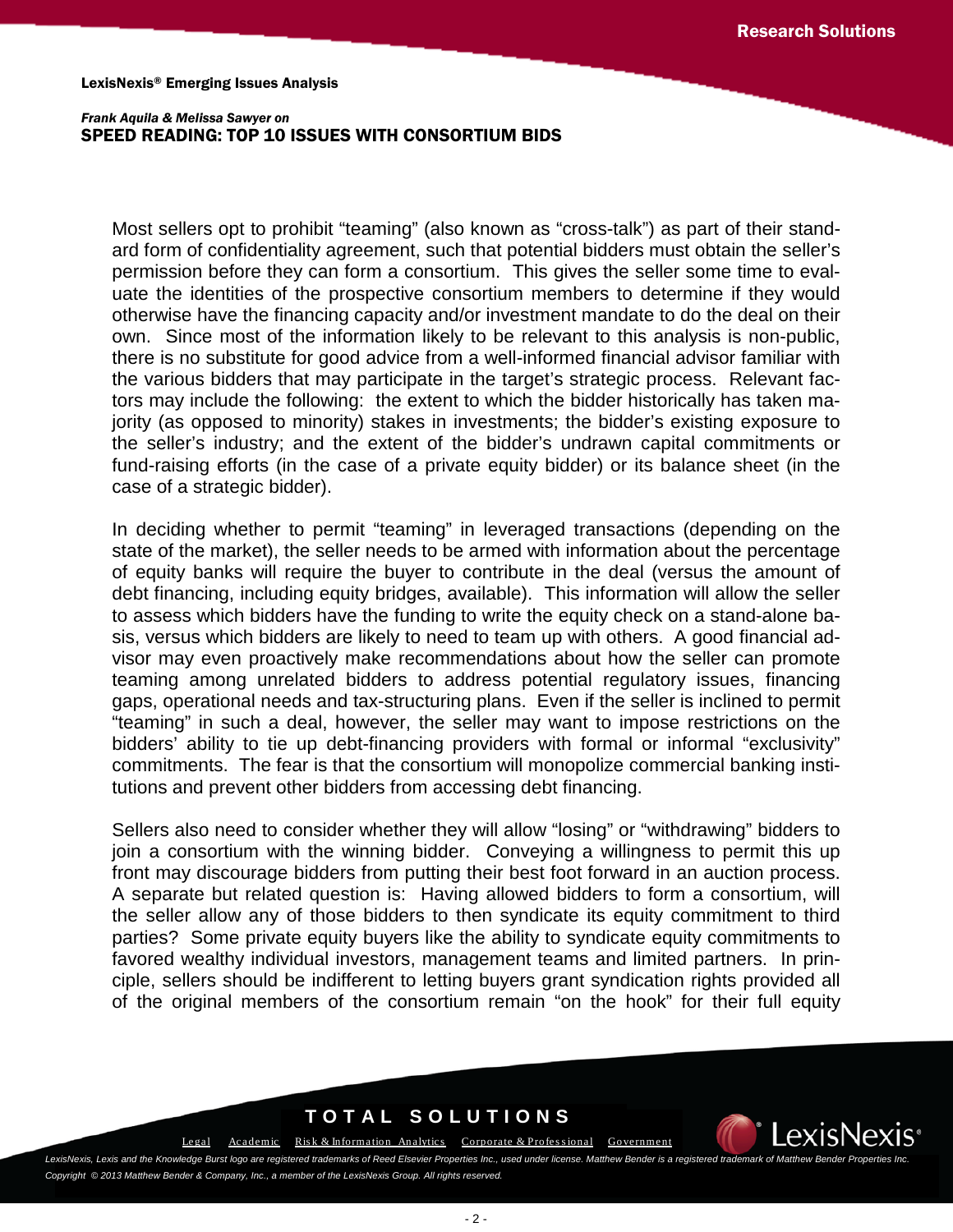#### *Frank Aquila & Melissa Sawyer on*  SPEED READING: TOP 10 ISSUES WITH CONSORTIUM BIDS

checks. In practice, however, sellers usually need more control, and possibly even veto rights, over equity syndications. Among other things, sellers need to feel comfortable that the syndication does not increase the legal or regulatory complexity of the deal (such as by bringing in buyers who have additional regulatory issues, or by bringing in the management team in a manner that triggers Rule 13e-3 disclosure requirements). Even absent such legal and regulatory issues, syndication can magnify the complexity of transactions by introducing more parties into the governance equation and the closing date funds flow.

### **2. Strategic Considerations for Buyers**

Fundamentally, bidders need to determine whether joining forces with other bidders in a consortium will enhance their bids (such as by providing needed financing or mitigating potential regulatory concerns), whether sharing both the upside and the downside of the investment is economically attractive to them and whether they feel they can work with the other bidders in the consortium.

Certainly joint bids can reduce the amount of equity that any one bidder has to contribute to a deal. Joint bids can also have a positive impact on the debt financing side in that strategic bidders in a consortium that plans to divide up the target post-acquisition may get separate, smaller loans from different banks (meaning that no single bank has to take on too great of an exposure). However, these factors have some down-side if the banks do not want to share the deal with other banks or the bidders do not want to share the upside of the investment with other bidders.

Joint bids can allow different bidders to pool their respective expertise and capabilities. For example, a bidder with substantial financial resources that does not have the requisite industry expertise to evaluate a potential investment may benefit from joining forces with a smaller co-bidder that already operates in the relevant industry. Likewise, a bidder with experience making unsolicited bids might be an attractive partner if the target is unwilling to consider a transaction initially, and in some circumstances having an offshore co-bidder might help to address tax planning issues in the transaction.

One consideration private equity bidders should bear in mind when deciding whether to join a consortium is the extent of overlaps between their own limited partner composition and the identity of the other consortium members' limited partners. If there are significant overlaps, the transaction could result in an unacceptable concentration of risk for limited partners who were otherwise seeking to diversify through their investments in

# **TOTAL SOLUTIONS**

Legal Academic Risk & Information Analytics Corporate & Professional [Government](http://www.lexisnexis.com/gov/)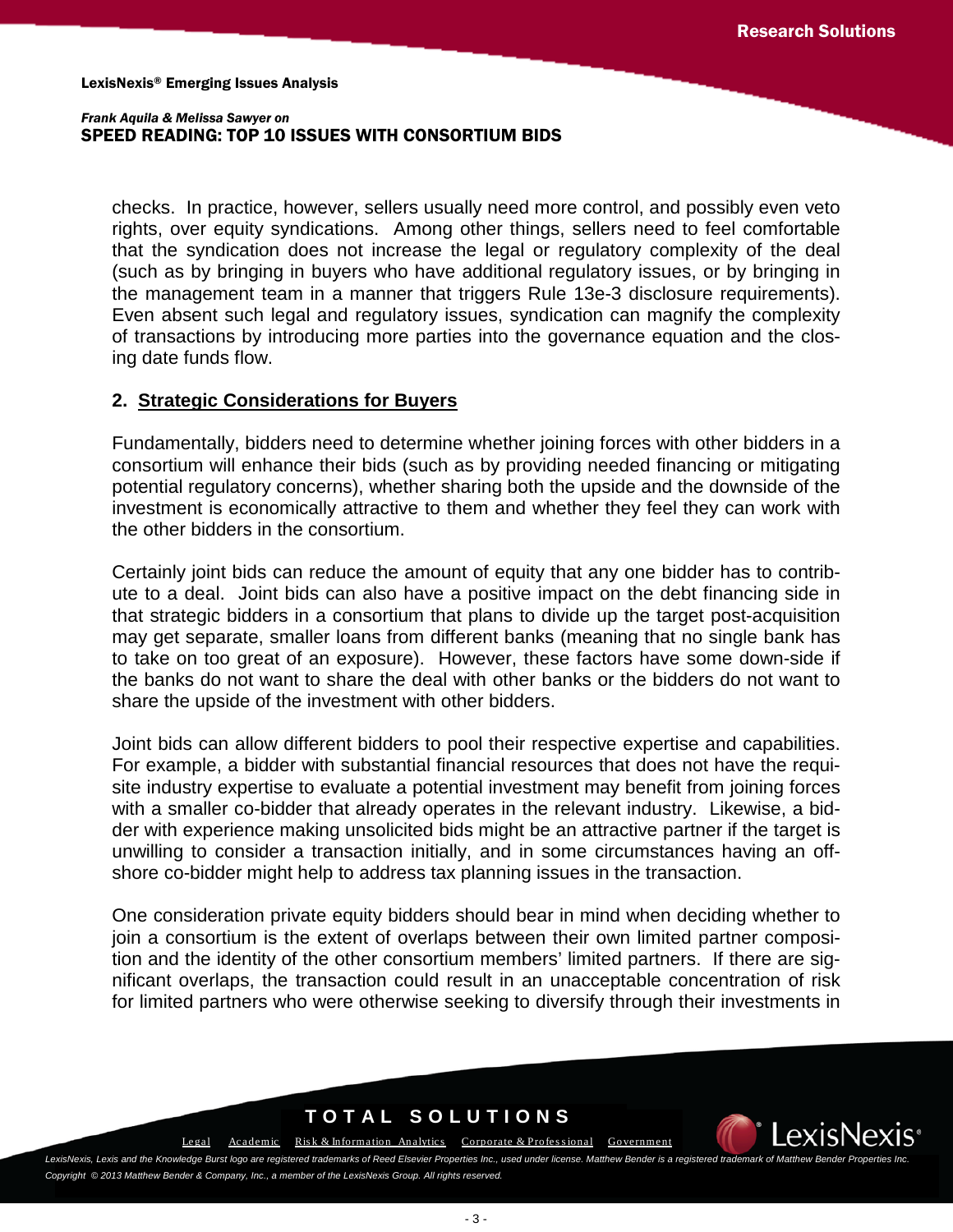different funds. In addition, those limited partners may feel they are bearing too high transaction costs by entering an investment indirectly through multiple bidders, all of whom will have expenses and will potentially assess management fees.

### **3. Governance Issues**

Consortia holding a portfolio company over the long term (rather than splitting it up immediately after the initial acquisition) have a lot in common with joint ventures. Initially, they are easier to form than joint ventures in the sense that the bidders are usually just contributing cash and deal expertise, not assets, such that the only valuation work that needs to occur relates to the target's businesses. However, like joint ventures, consortia need governance rules to address how they will function going forward. Among other things, they need to set a dividend policy in advance and decide which consortium members will designate directors to the portfolio company's board and to what extent individual bidders will have the ability to veto decisions made at the portfolio company level. Most bidders insist on having the ability to veto any requirement for additional capital contributions in the future, and this is usually not controversial. The answer is less clear as relates to operational questions, such as capital expenditures policies, borrowing policies and executive compensation. From time to time, bidders may even have disparate interests. For example, non-U.S. bidders may have different tax sensitivities than U.S. bidders that lead them to take conflicting positions regarding the desirability of tax distributions (as opposed to reinvesting capital in the business).

Beyond veto rights, one especially complex governance issue consortium members need to address up front is how they will handle conflicts of interest and corporate opportunities in the future. Conflicts of interest can arise, for example, if one consortium member believes the consortium vehicle has suffered a harm as a result of actions by one of the other consortium members. In such cases, where the claim essentially is a derivative claim, it would not be fair for the allegedly misbehaving consortium member to be able to veto the commencement of proceedings against it. As for corporate opportunities, most private equity consortium members willingly agree that all members of the consortium are free to take any opportunities they wish provided the consortium vehicle itself did not bring those opportunities to their attention. The landscape is a little more complicated when the consortium consists of strategic parties who may compete with each other or the target company in the same industry. In such cases, not only may it be necessary for the consortium to design more nuanced corporate opportunity rules, but the consortium may also need more refined procedural rules around recusal from certain board and management discussions and protections of competitive information.

# **TOTAL SOLUTIONS**



.exisNex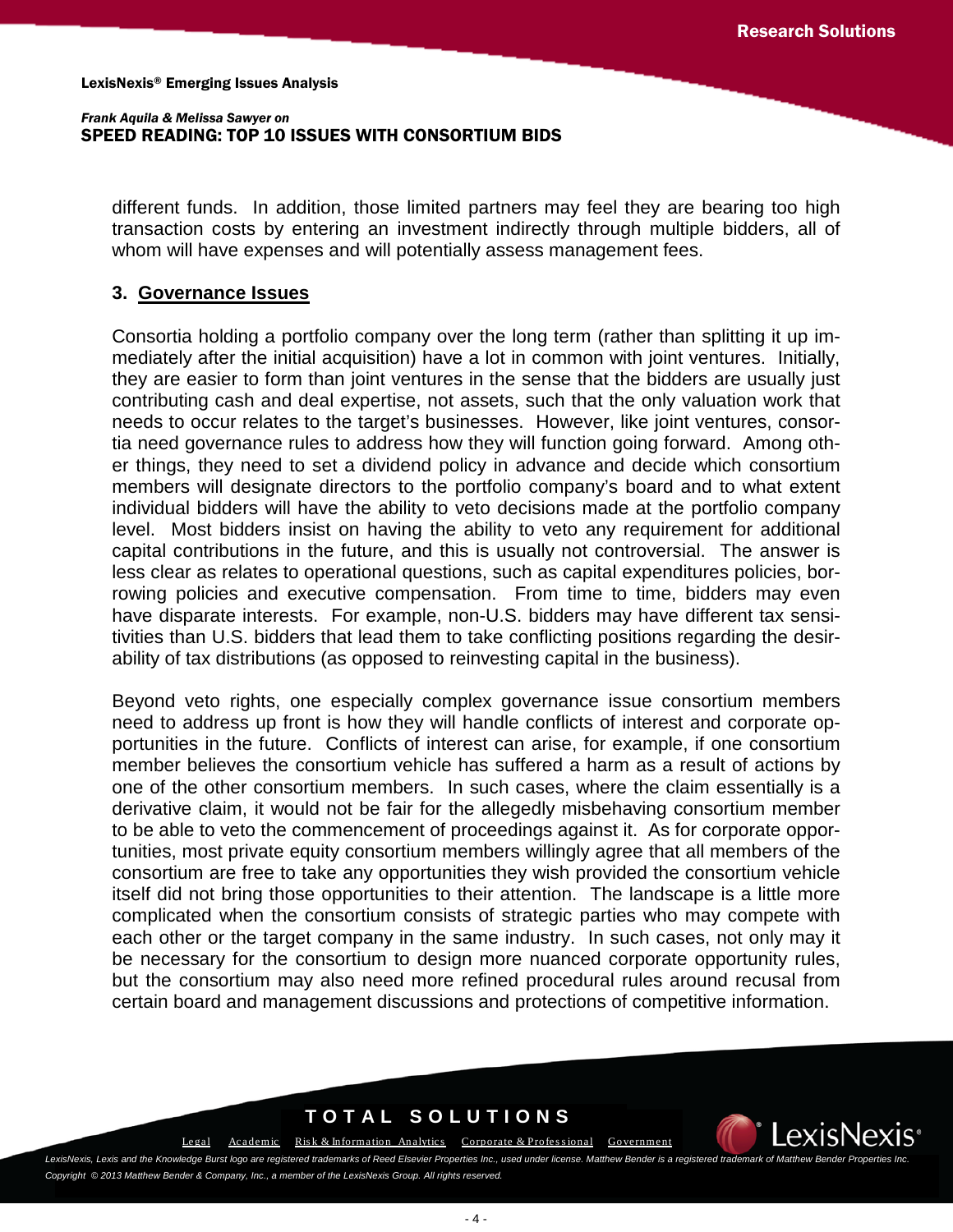### **4. Admission and Exit Issues**

As with a joint venture, the question of when and how a consortium can admit new members or allow existing members to exit is highly customized from deal to deal. Prior to signing a definitive transaction agreement, bidders usually retain the right to walk away at will. A casual exit in the pre-signing phase can damage a bidder's reputation but, absent unusual circumstances, usually would not result in any legal liability for the bidder. In contrast, once a definitive agreement is executed, bidders may find themselves bound to each other for the long term. If the seller has an interest in the identity of the consortium members (as would be the case if the seller had outstanding rights under a post-closing purchase price adjustment), the seller will likely prohibit any bidder from assigning its obligations to a third party without the seller's consent. Meanwhile, co-bidders usually resist finding themselves partners with unfamiliar third parties and accordingly also would like veto rights over any transfers of another bidder's interests. However, such veto rights give the remaining bidders tremendous hold-up value. As a way to find a middle ground, bidders often explore traditional joint venture-like structures such as rights of first offer, rights of first refusal, tag-along rights and drag-along rights. Private equity consortia arrangements usually also address to what extent bidders can initiate an IPO process for the target once the acquisition is complete. In certain leveraged transactions, of course, the consortium needs to be conscious that the target's credit agreements may have restrictions or triggers linked to the identity of the equity investors.

Since few bidders would be willing to commit up front to contribute additional capital to a portfolio company post-acquisition, the consortium members also need to agree what happens if the company should need additional funding. These discussions usually lead to provisions addressing potential dilutive issuances, preemptive rights, the ability to bring in new consortium members, the ability to issue convertible debt and related topics. Again, the "technologies" widely used for addressing these issues in consortia are similar to those used in traditional joint ventures.

### **5. Coordination of Pre-Signing Process for Sellers and Buyers**

Coordinating a consortium bid process can raise numerous difficulties for both buyers and sellers. Some consortia are relatively sophisticated and efficient, such as in cases where they have made joint bids together in prior deals or have designated a single lead bidder with authority to make decisions on behalf of the entire consortium. This tends to

# **TOTAL SOLUTIONS**

Legal Academic Risk & Information Analytics Corporate & Professional [Government](http://www.lexisnexis.com/gov/)

exisNe: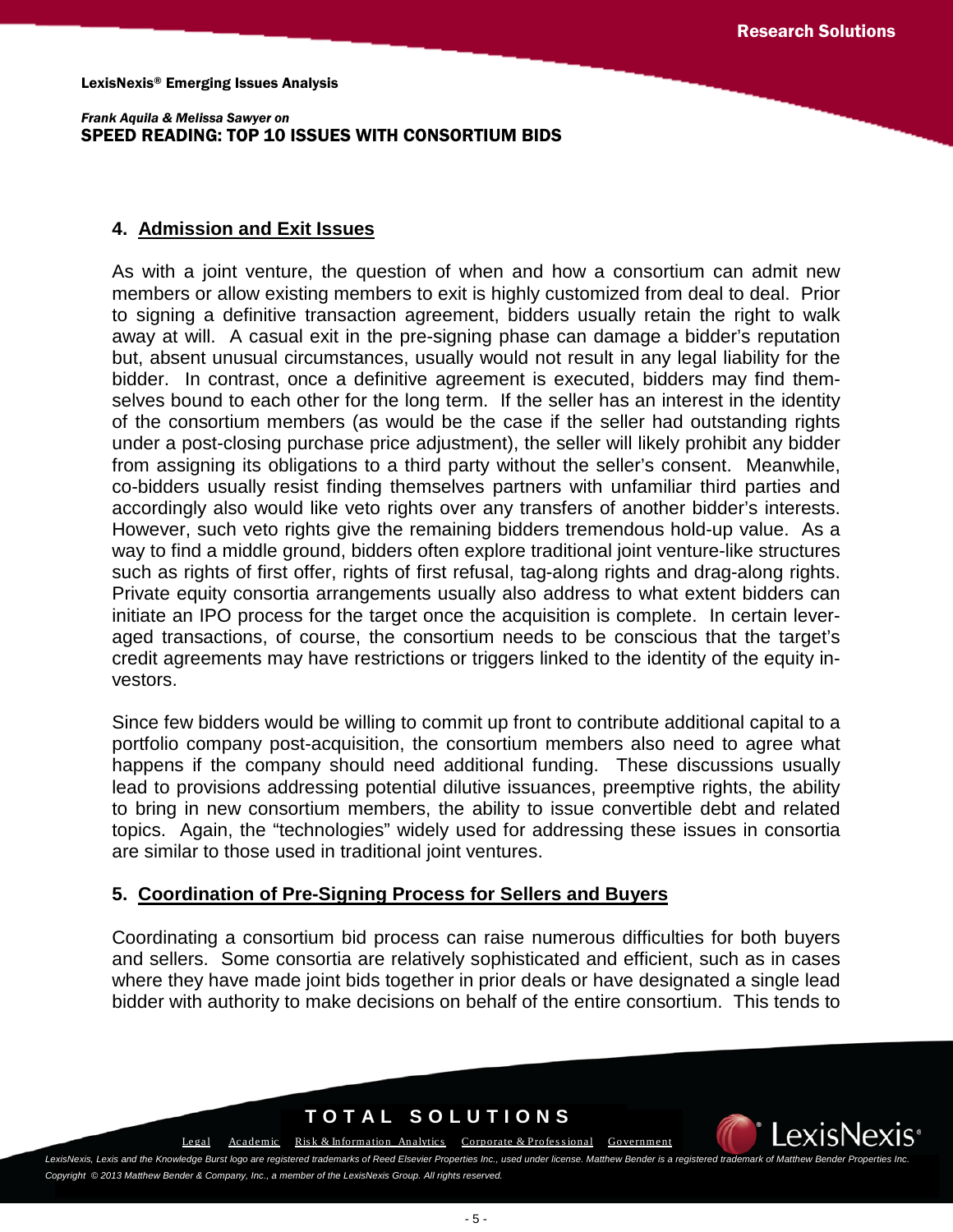#### *Frank Aquila & Melissa Sawyer on*  SPEED READING: TOP 10 ISSUES WITH CONSORTIUM BIDS

be the case more often in private equity deals where the consortium may be led by a fund manager and include not just the fund, but also separate investments by otherwise passive limited partners of the fund. Other consortia, however, can be more unruly and difficult to manage. This especially tends to be the case in consortia comprised of strategic buyers with disparate operational interests in the target and with different visions of how to maximize synergies in the transaction.

There is no single roadmap for coordinating a consortium bid. Most importantly, consortium members must discuss their expectations for the bidding process at the outset. Consortium bidders frequently enter into a consortium/joint bidding agreement addressing key process considerations like the sharing of expenses and who has authority to make "go/no go" decisions. Since the foundation of any consortium bid is some degree of mutual trust and respect, however, most consortium agreements do not go into extensive detail about the parties' bidding strategy or tolerance for risk in the underlying transaction. For example, in a case where a consortium is bidding for a public company and where a topping bid or match rights can come into play, all members of the consortium need to communicate their willingness (if any) to engage in future price bumps, but it would be highly unusual for them to agree in writing to a range of price increases lest the details become public through required disclosures, litigation discovery or leaks.

In addition to discussing and potentially documenting key terms of the intra-consortium member arrangements, a seller will usually insist on separately documenting each consortium member's equity commitments such that the seller is in privity directly with each bidder. As a documentation matter, many large private equity consortia agree to use the same form of equity commitment letter for each bidder to ensure consistency of terms and equal treatment of all bidders. In contrast, in some smaller consortia, a seller could receive draft equity commitment letters based on different forms and containing radically different risk-allocation terms for each bidder, such as terms related to when the equity is at risk should the deal not close.

A seller also usually will insist that each member of a consortium sign a separate confidentiality agreement with the seller (or, at least, a joinder to an existing confidentiality agreement). Again, the purpose of having these stand-alone arrangements is so that the seller can enforce its rights directly against individual consortium members. Even with such confidentiality agreements in place, however, there remains a high risk of leaks in consortium deals because of the number of parties involved. This issue is exacerbated in leveraged deals where the consortium also has to involve multiple commercial banks to provide financing. If the seller is a public company, or is otherwise es-

# **TOTAL SOLUTIONS**

Legal Academic Risk & Information Analytics Corporate & Professional [Government](http://www.lexisnexis.com/gov/)

exisNe: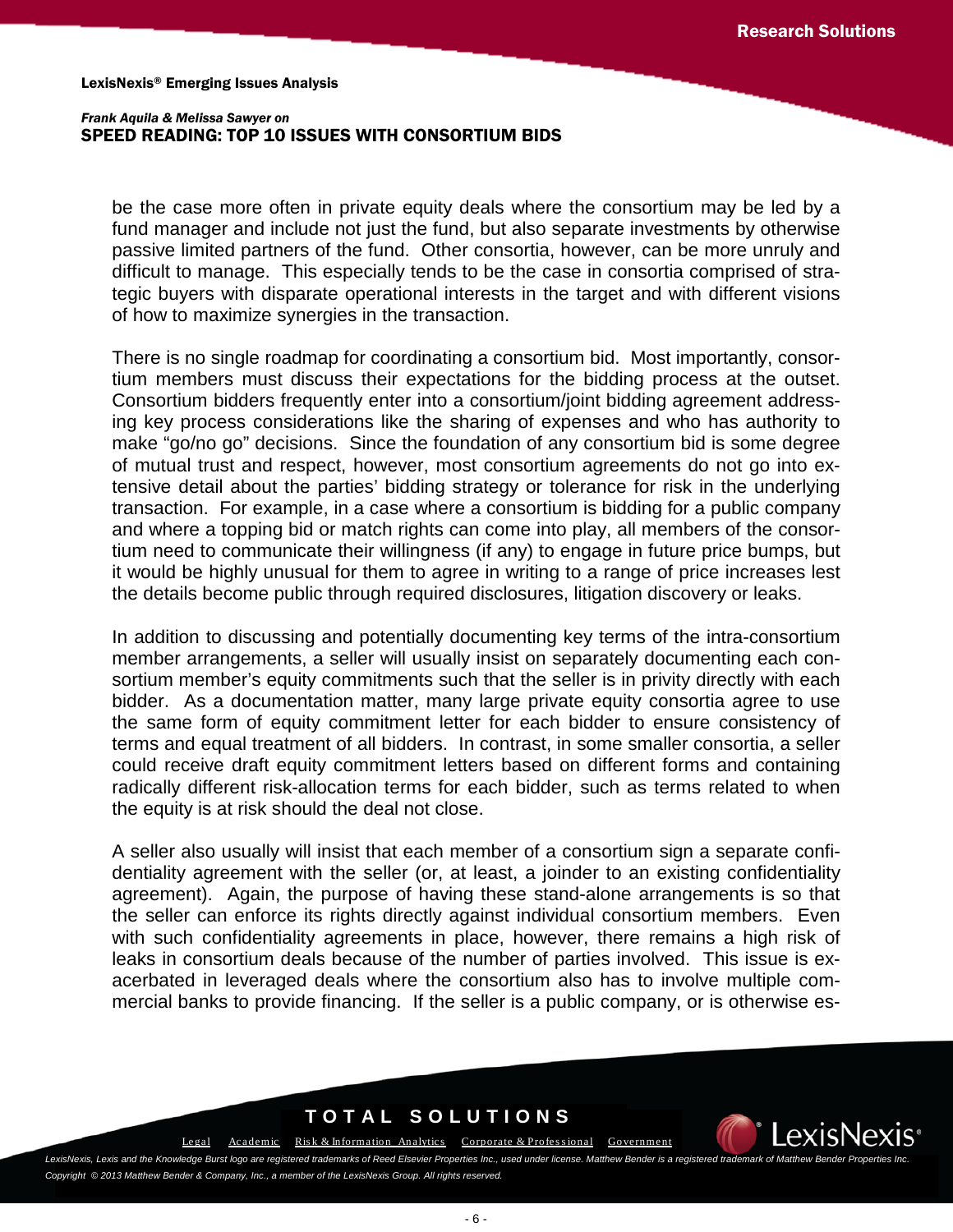#### *Frank Aquila & Melissa Sawyer on*  SPEED READING: TOP 10 ISSUES WITH CONSORTIUM BIDS

pecially worried about leaks, the seller should have a frank discussion with the consortium about keeping its deal execution team narrow and focused so as to avoid a mushroom cloud of individuals crossing the wall and receiving confidential information about the transaction. The seller may also want to include some customized language in its confidentiality agreements to restrict disclosures to those who "need to know" the information and to prohibit the expansion of who constitutes a "representative" of a consortium bidder beyond individuals or advisory firms identified on a pre-approved list.

In deals where the seller has a particular concern about maintaining legal privilege (such as if the seller is sharing its analysis of litigation or compliance risks), the seller should also give some thought as to how best to preserve privilege. In addition to entering into joint defense agreements as needed, the seller may want to restrict access to privileged information to a very narrow, specific subset of the consortium's team. For example, the seller may ask the consortium to designate a single outside antitrust advisor to receive information about market shares and competitive overlaps analyses, with a restriction on the outside counsel sharing that information with individual consortium members without the seller's approval.

A key feature of coordinating a consortium bid in the pre-signing phase is allocating responsibility for due diligence. Sellers usually respond very negatively if they start to get multiple duplicative or conflicting diligence requests from different members of the same consortium or if "casts of thousands" show up for management presentations. Management teams may find this process "unmanageable" and get recalcitrant. Likewise, bidders get frustrated with their co-bidders when information shared with a single cobidder is not promptly disseminated to the rest of the bidding group. Accordingly, consortia need to spend a little time up front coordinating the due diligence process, including designating which legal, accounting and other outside advisors will take the lead for different components of the process. Usually, even where a single member of a consortium takes the lead in performing a portion of the due diligence, a consortium or jointbidding agreement will disclaim any liability on the part of individual bidders for other bidders' having relied on their work. In other words, bidders usually take a *caveat emptor* approach. This is another reason why the most successful consortia tend to be those where the bidders have worked together before and have a good understanding of each other's areas of relative expertise.

# **TOTAL SOLUTIONS**

Legal Academic Risk & Information Analytics Corporate & Professional [Government](http://www.lexisnexis.com/gov/)

.exisNe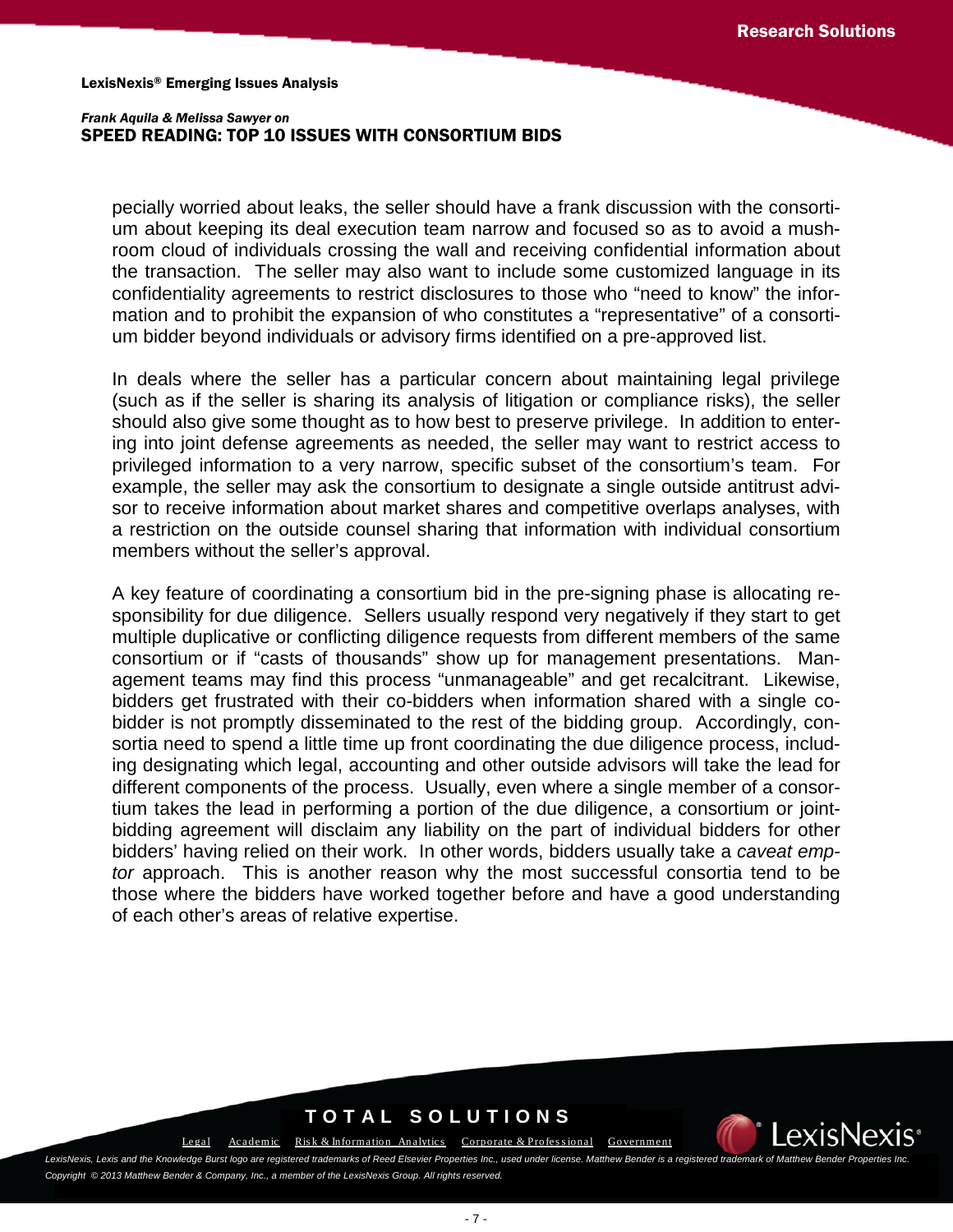#### *Frank Aquila & Melissa Sawyer on*  SPEED READING: TOP 10 ISSUES WITH CONSORTIUM BIDS

#### **6. Role of Advisors; Expenses**

The retention of advisors is an important subset of coordinating the process of a consortium bid. Consortium members need to determine to what extent they will share legal counsel, financial advisors and other specialists – not just for the diligence process described above but also for the delivery of advice taking into account their individual and unique requirements. Just as a seller is unlikely to be willing to tolerate receiving diligence requests from multiple members of a consortium, a seller is also unlikely to be willing to have to negotiate a purchase agreement with multiple bidders who are part of the same team. In practice, what usually seems to work best is for the consortium to retain and share the cost of "consortium counsel" and "consortium financial advisors" who interface with the seller, but for each bidder separately to retain and bear the costs of such other counsel and advisors as it requires for individualized advice. Individualized advice tends to be needed if a consortium member faces regulatory issues distinct from other members of the consortium, such as bank regulatory restrictions on exercising control over portfolio companies, unique antitrust overlaps or public disclosure requirements not shared by other consortium members. A bidder also might want to keep its individual counsel involved in a deal if there is a possibility that the consortium bid may not go forward, but the bidder might join a different consortium or proceed with a solo bid in the future.

Engagements letters for consortium advisors need to address whether the advisor is being retained by an acquisition vehicle (and, if so, the advisor should take a keen interest in how its fees will be funded) or by individual bidders. In either case, the engagement letter for an advisor expected to provide a due diligence report should address who from the bidding group will be entitled to receive and rely upon the diligence report. In addition, the consortium legal counsel's engagement letter should address what happens if conflicts, such as litigation, arise between members of the consortium in connection with the deal. Usually in such cases the consortium counsel is not entitled to represent any bidder in the conflict/litigation.

Even with a single set of "consortium advisors", consortium bids can require a slightly longer turn-around time to collect comments on drafts of the definitive deal documents (and sometimes negotiate them amongst the consortium members before involving the seller). Bidders and sellers alike should bear this in mind when imposing deadlines, designing exclusivity periods and planning deal announcement timelines.

# **TOTAL SOLUTIONS**

Legal Academic Risk & Information Analytics Corporate & Professional [Government](http://www.lexisnexis.com/gov/)

exisNe: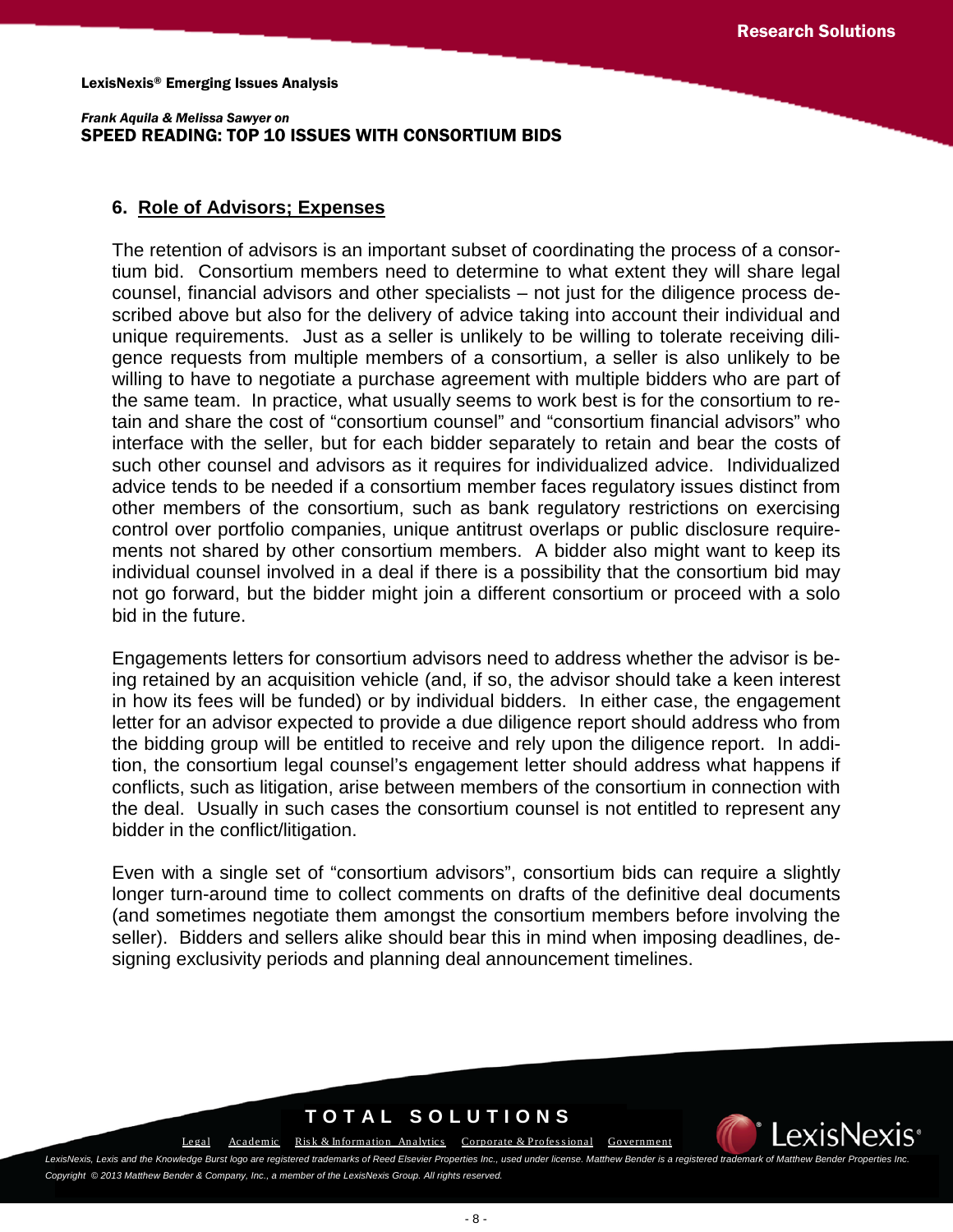Most bidders, whether or not part of a consortium, are usually loathe to put money into a bid that may or may not succeed. In the consortium context, however, the bidders need to address their responsibility for expenses up front with an expense reimbursement arrangement. For example, a joint bidding/consortium agreement could indicate that each bidder will bear transaction expenses in proportion to his or her equity commitment level, and that expenses in excess of specified amounts need to be approved by all or some of the other bidders. The same expense-sharing rules may continue to apply in the interim period between the signing and closing of a transaction, but a seller may insist that the bidder's equity commitments extend to reimbursement of expenses during that period even if the transaction is not closing.

While this article mainly discusses consortia in the bidding context, consortia can also be sellers as they exit a portfolio company. In such cases, the expenses issue is also very interesting, because the parties need to address whether the exiting consortium members' responsibilities for indemnities, termination fees or other expenses are joint and/or several and similar matters.

# **7. Disclosure Issues**

If the target of a consortium bid is a public company, or if one of the bidders is a public company, consortium bids can raise interesting disclosure issues. For example, co-bidders are likely to be treated as a group for Section 13(d) of the Exchange Act purposes. Accordingly, if any of the bidders owns 5% or more of the target's shares, the bidders will then be subject to the Schedule 13D filing requirements, including the provisions requiring beneficial owners to disclose their intent and certain changes in their ownership positions. This disclosure regime can present a strategic challenge if the consortium wants to initiate an unsolicited bid. Likewise, if a consortium in a leveraged buy-out contemplates substantial equity roll overs by target management, the consortium may find itself subject to the Rule 13e-3 "going private transaction" disclosure regime.

Even setting aside the 13D and 13e-3 disclosure regimes, consortium bidders involved in public company acquisitions need to be aware that the target will likely have to disclose some background information about the transaction in a proxy statement. This disclosure could include a brief discussion of the target's rationale for allowing the bidders to form a consortium and, in the worst cases, can result in airing some dirty laundry about the target's view of the viability of various consortium member's ability to bid independently. More importantly, the target will discuss its interactions with members of

# **TOTAL SOLUTIONS**

Legal Academic Risk & Information Analytics Corporate & Professional [Government](http://www.lexisnexis.com/gov/)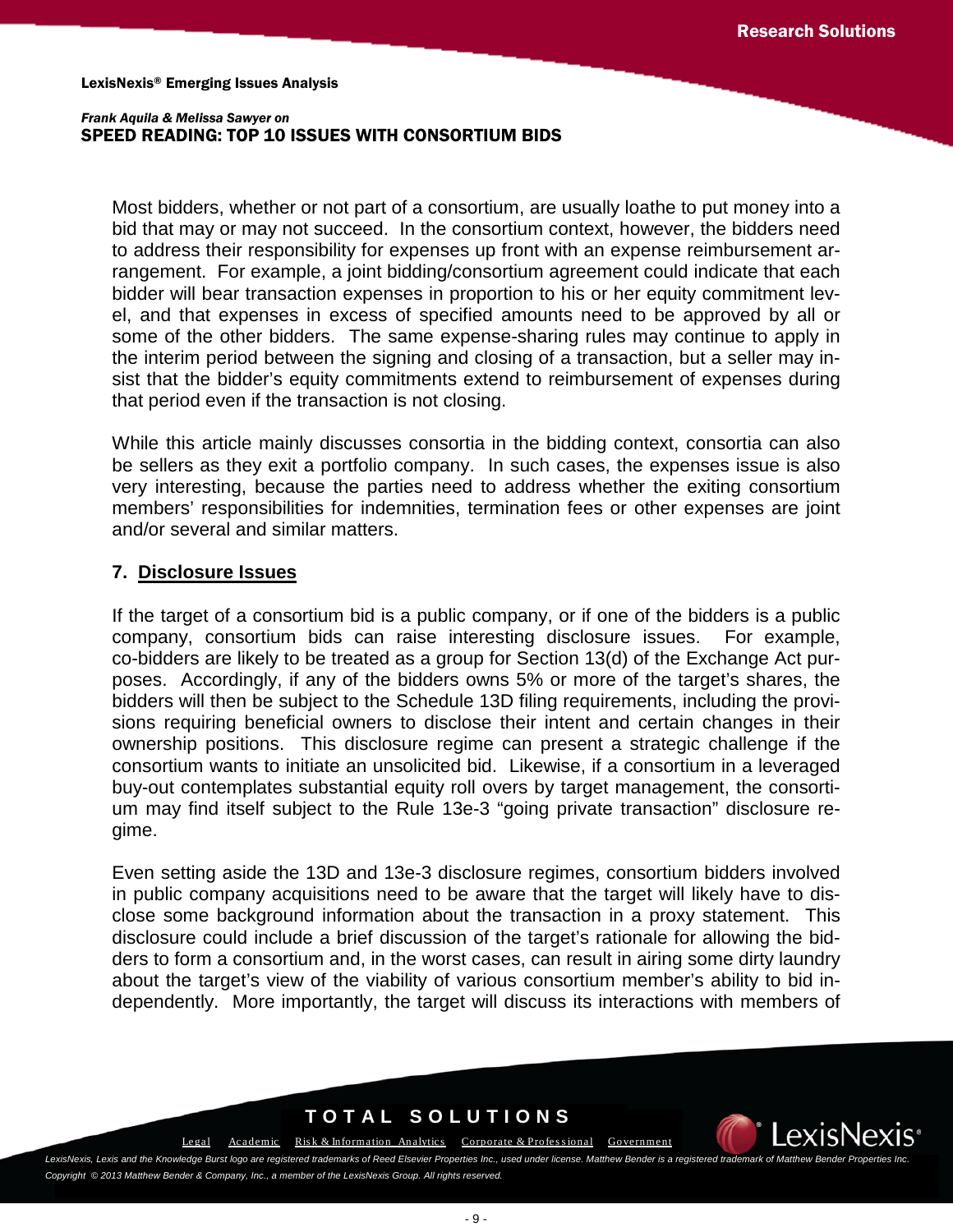exisNe>

*Frank Aquila & Melissa Sawyer on* 

#### SPEED READING: TOP 10 ISSUES WITH CONSORTIUM BIDS

the consortium, which highlights the importance of the consortium designating a lead bidder to manage communications with the target and ensure all consortium members stay "on message".

### **8. Additional Complexity of Regulatory Filings**

Even setting aside the club deal big rigging litigation noted above in this article, consortium bids can be positives or negatives for deals from a regulatory perspective. Recent changes to the U.S. HSR filing requirements now require private equity funds to provide more information about their associated entities (*i.e.*, portfolio companies). At a minimum, it is possible that a consortium with multiple bidders will have more complex regulatory filings. In more dire circumstances, the addition of certain bidders to a consortium, if they compete with the target, can worsen the substantive antitrust analysis for a deal. In a more positive light, the pre-wired divestiture of certain assets to specified members of a consortium can actually provide a "fix-it-first" remedy that will make the deal more likely to get regulatory approvals. As with any joint venture, the regulators will be keen to ensure the consortium is not used as a vehicle for competitors to exchange competitively sensitive information for purposes of coordinating pricing, for example, and that the consortium governance arrangements do not give rise to prohibited interlocking directorships or similar positions.

The regulatory issues are not confined to antitrust issues. For example, in regulated industries, such as banking, members of a consortium may need the ability to take non-voting equity interests instead of voting equity interests in order to comply with regulatory requirements. These "work-arounds" can add complexity to the portfolio company's resulting capital structure, and the use of board observers (in lieu of directors) or passivity commitments can also impact the consortium member's relative governance rights. Bidders need to think through these issues at the outset of a deal to ensure they are aligned in how they will handle them.

### **9. Carve-Out Deal Issues**

In transactions where the target is not going to continue as a single, unified entity with a group of consortium investors, but rather will be split up among different members of the consortium, the parties face all of the issues present in a spin-off or a carve-out in addition to all of the consortium-related issues described above in this article. The complexity may well be worth the trouble in situations in which the carve-out is part of a "fixit-first" strategy for addressing antitrust risk, or results in the seller getting a higher ag-

# **TOTAL SOLUTIONS**

Legal Academic Risk & Information Analytics Corporate & Professional [Government](http://www.lexisnexis.com/gov/)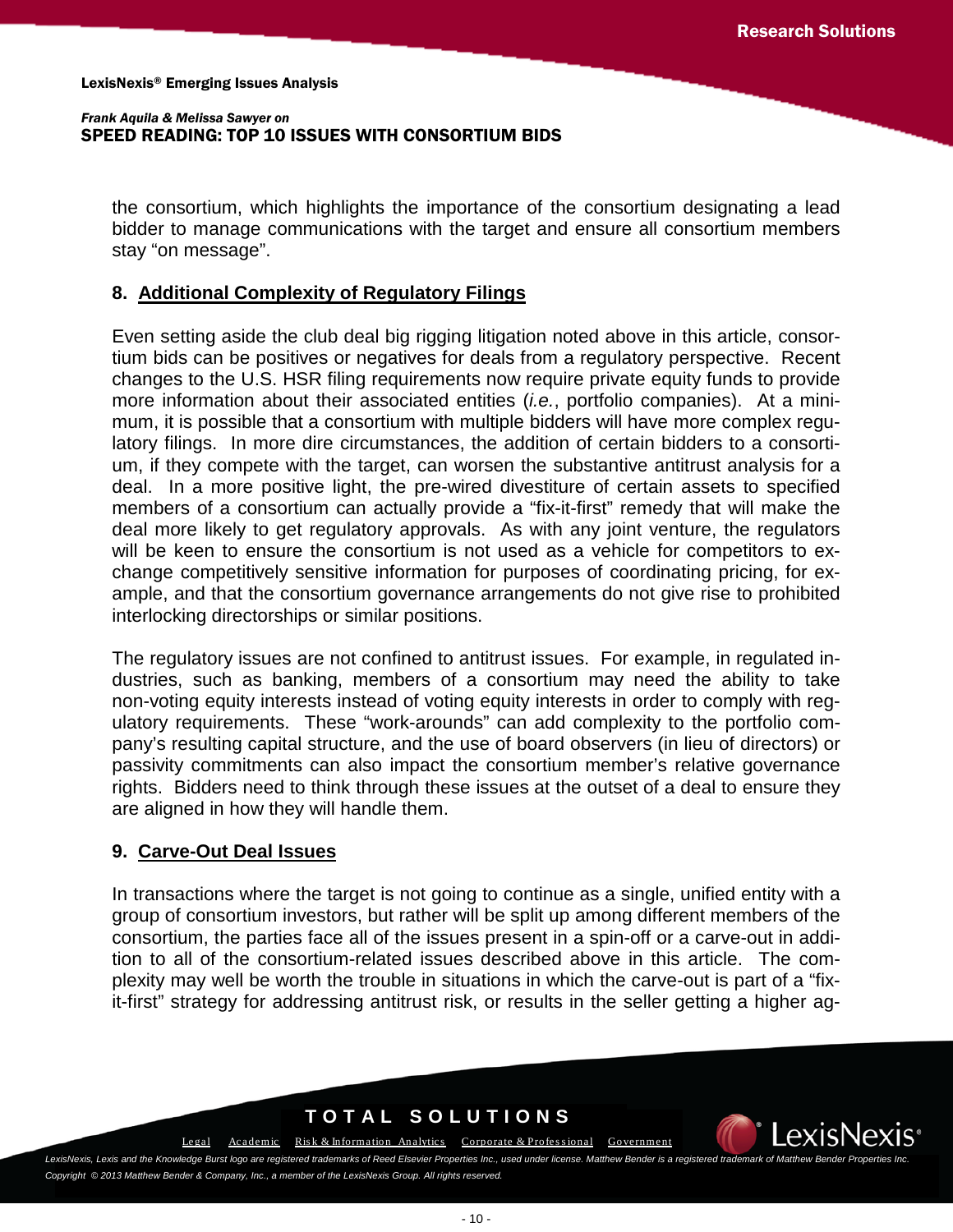*Frank Aquila & Melissa Sawyer on* 

#### SPEED READING: TOP 10 ISSUES WITH CONSORTIUM BIDS

gregate price because "two halves are worth more than the whole" to the bidders. However, as always, these transactions require a lot of advance planning and foresight into potential issues.

The issues raised by these transactions can include the following: allocating responsibility for the tax costs associated with carving-up and extracting assets from the target; the potential need for entirely separate debt financing packages for each bidder; addressing whether the larger transaction with the seller will be conditioned on the successful completion of the carve-out; addressing what happens if one consortium member's part of the business suffers a "material adverse effect" but the rest of the parts of the business, and the target as a whole, are not deemed to have suffered a "material adverse effect"; determining how to divide up management and employees and their associated benefit plans and the potential added retention risks arising from splitting up management teams; determining, as an operational matter, how to split up shared assets and facilities and entering into shared services or supply agreements as needed; and addressing what happens should one member of the consortium fail to show up at the closing with its share of the purchase price but all of the other members of the consortium are ready and able to close.

### **10. Coordination of Claims Against Sellers**

Once a consortium signs an acquisition agreement, the consortium may need to decide from time to time whether to pursue claims against the seller under the agreement. These claims could arise, for example, in a situation where the consortium believes the target has experienced a material adverse effect that caused the failure of a closing condition to be satisfied. The consortium needs to establish rules for deciding when and how to exercise its rights under a definitive acquisition agreement. Two key factors influencing this decision are how many members there are in the consortium and whether the consortium includes only financial buyers or strategic buyers.

In small consortia of two or three bidders, all key decisions tend to be consensus-based/unanimous. In contrast, in consortia comprised of five or six bidders (such as was sometimes the case in the big club deals at the height of the 2006–2007 LBO boom), the bidders sometimes agree to act by supermajority approval on all but a very short list of specified matters, like changes in the purchase price or decisions to terminate the purchase agreement.

# **TOTAL SOLUTIONS**

Legal Academic Risk & Information Analytics Corporate & Professional [Government](http://www.lexisnexis.com/gov/)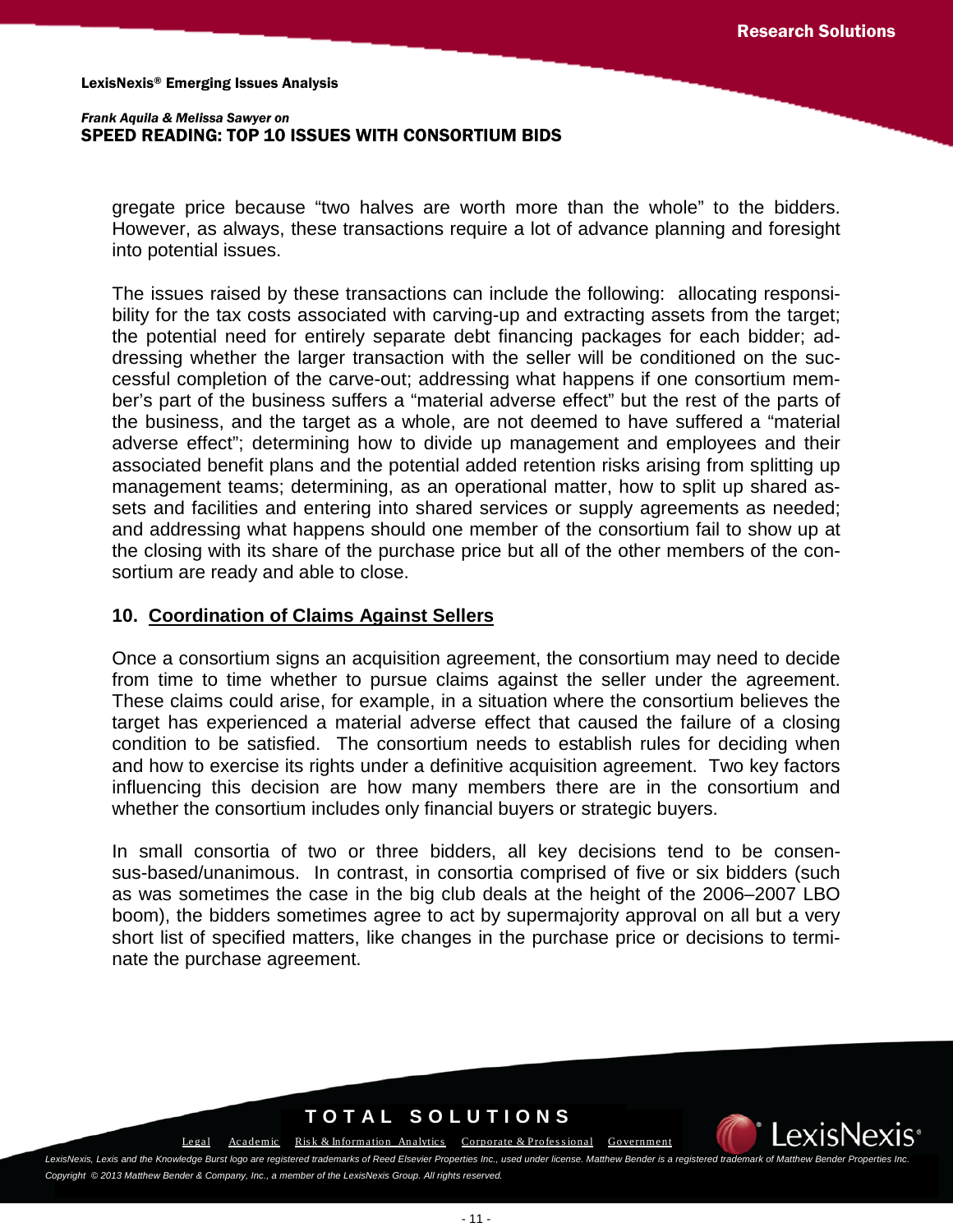If all of the bidders are financial buyers, their interests on questions of whether to pursue claims against the seller or third parties tend to be roughly aligned. This is not always the case with consortia comprised of strategic bidders. For example, in deciding whether to terminate an agreement due to the seller's breach of a covenant, a strategic bidder's views may vary depending on to what extent the breach impacts the businesses it plans to extract from the target. In such cases, bidders often agree on an implementation principle whereby whichever bidder is disproportionately affected by a particular issue gets to lead the decision of whether to pursue a claim against the seller for that issue. This is especially effective for post-closing indemnity claims with measurable damages, but not as effective with respect to "go/no-go" decisions about whether to close the transaction.

### **Conclusion**

Consortium deals are by their very nature time consuming and resource intensive. They should not, however, be avoided in all cases, because consortium deals permit buyer to do deals they otherwise would not be able to do and can often create meaningful additional value for sellers. As is the case in so many M&A transactions, some of the issues associated with consortium deals can be mitigated through advance planning, careful process management and creative problem-solving.

### **Click [here for more Emerging Issues Analyses related to this Area of Law.](http://www.lexis.com/research/xlink?&source=352100&searchtype=boolean&target=toc)**

**About the Authors. Frank Aquila** is co-head of Sullivan & Cromwell LLP's global corporate practice. He is a regular advisor to global leaders, such as Amgen, British Airways, Diageo and Anheuser-Busch InBev. Mr. Aquila represented InBev in its unsolicited acquisition of Anheuser-Busch to form Anheuser-Busch InBev, the world's largest brewer. He received Burton Awards for Legal Achievement in 2005 and 2010. Mr. Aquila was recently named a "Dealmaker of the Year" by the *American Lawyer* in 2009 and received the 2010 Atlas Award as the Global M&A Lawyer of the Year.

**Melissa Sawyer** is a partner in the Sullivan & Cromwell LLP Mergers & Acquisitions Group. Her practice has focused on a variety of corporate, M&A and private equity matters in the U.S. and abroad. Ms. Sawyer was featured in "The Facebook of Wall Street's Future" (*New York Times*, October 3, 2007) as one of Wall Street's "next generation of deal makers", and she recently has been recognized by the *M&A Advisor* as one of their "40 Under 40" Dealmakers and by the *New York Super Lawyer's Magazine*

# **TOTAL SOLUTIONS**



Legal Academic Risk & Information Analytics Corporate & Professional [Government](http://www.lexisnexis.com/gov/)